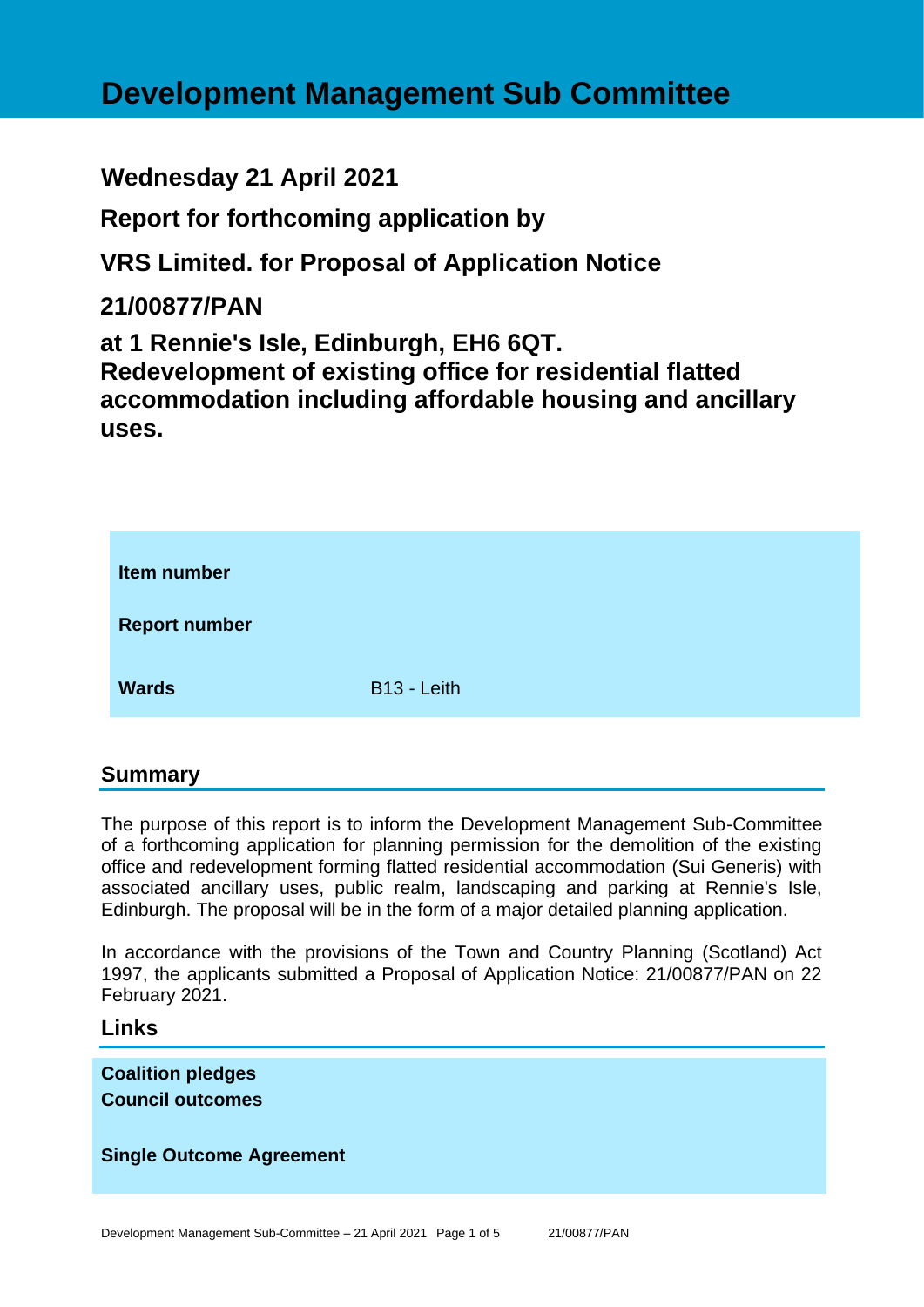# **Recommendations**

**1.1** It is recommended that the Committee notes the key issues at this stage and advises of any other issues.

# **Background**

#### **2.1 Site description**

The application site relates to an existing two storey office to the north of Rennie's Isle. The existing office is a rectangular building with hexagonal pop-up to the north and car parking fronting Ocean Drive to the west. The application site is neighbouring the A listed Victoria Swing Bridge, B listed Victoria and Prince of Wales Graving Docks and the Leith Conservation Area.

A pedestrian route to the west of the site leads to Victoria Bridge. To the north of the site is Ocean Drive with the tram extension under construction to run along this route. The surrounding area has a mix of uses with commercial uses predominant at ground floor and residential above.

This application site is located within the Leith Conservation Area.

#### **2.2 Site History**

There is no relevant planning history for this site.

# **Main report**

#### **3.1 Description of the Proposal**

The application is a Proposal of Application Notice for the proposed demolition of the existing office and redevelopment to form residential flatted accommodation (Sui Generis) with associated ancillary uses, public realm, landscaping and parking.

#### **3.2 Key Issues**

The key considerations against which the eventual application will be assessed include whether:

a) The principle of the development is acceptable in this location.

The site forms part of the waterfront area identified in the Edinburgh Local Development Plan (LDP) and as such Policy Del 3 (Waterfront) and the Central Leith and Waterfront Development Principles must be considered. The Plan supports development within this location that contributes towards the creation of new urban quarters that are comprehensively designed and form mixed-use sustainable neighbourhoods.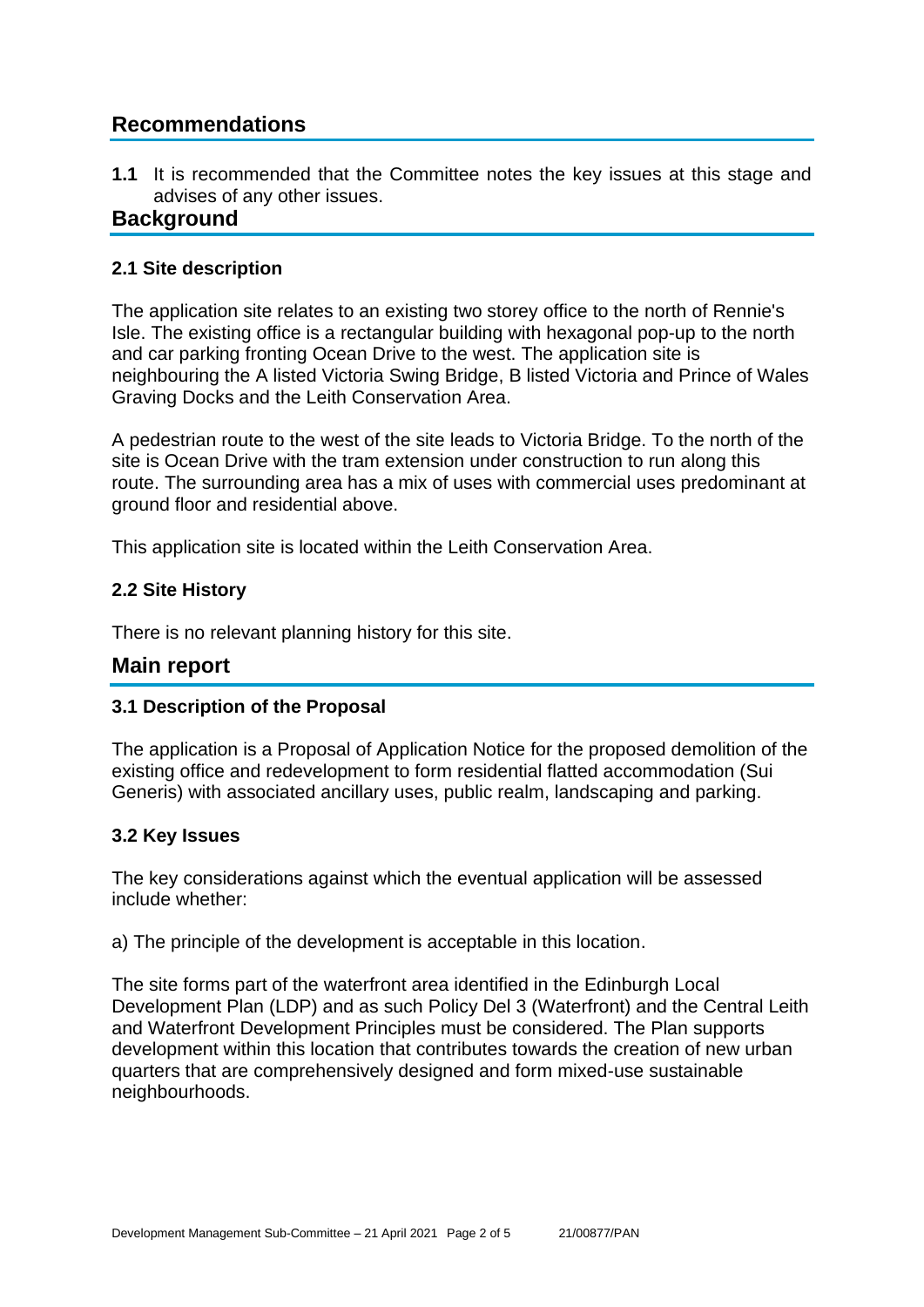b) the proposal would preserve or enhance the setting of the nearby listed buildings and Leith Conservation Area.

The site is adjacent to the category A listed Victoria Swing Bridge, B listed Victoria Dock, Prince of Wales Graving Docks and the Leith Conservation Area. Development on the site has the potential to affect the setting, character and appearance of Edinburgh's built heritage. The proposal will be assessed in relation to Sections 59 and 64 of the Planning (Listed Buildings and Conservation Areas) (Scotland) Act 1997. The proposal will also be considered against relevant policies in the Edinburgh Local Development Plan.

c) The design, scale and layout are acceptable within the character of the area; and does the proposal comply with the design policies of the Local Development Plan.

The proposal will be assessed against all relevant design policies within the LDP as well as guidance where applicable e.g. Edinburgh Design Guidance. A design and access statement will be required to support the application as well as a daylight and overshadowing assessment for both the proposal and neighbouring properties. Local and key views will be an important consideration in respect of the proposed height and massing.

d) Access arrangements are acceptable in terms of road safety and public transport accessibility.

The proposal shall have regards to LDP transport policies and Edinburgh Street Design Guidance. Developer Contributions and Infrastructure Delivery Supplementary Guidance will apply to the proposal. The applicant will be required to provide transport information to demonstrate how the proposal prioritises active travel and is aligned with parking standards, including service arrangements and cycle parking provision.

e) There are any other environmental factors that require consideration.

The applicant will be required to submit sufficient information to demonstrate that the site can be developed without having an unacceptable detrimental impact on the environment. In order to support the application, the following documents are anticipated:

- − Pre-Application Consultation report;
- − Planning Statement;
- − Design and Access Statement;
- − Townscape and Visual Impact Assessment;
- − Sustainability Form S1;
- − Affordable Housing Statement;
- − Daylight and overshadowing information;
- − Transport Information;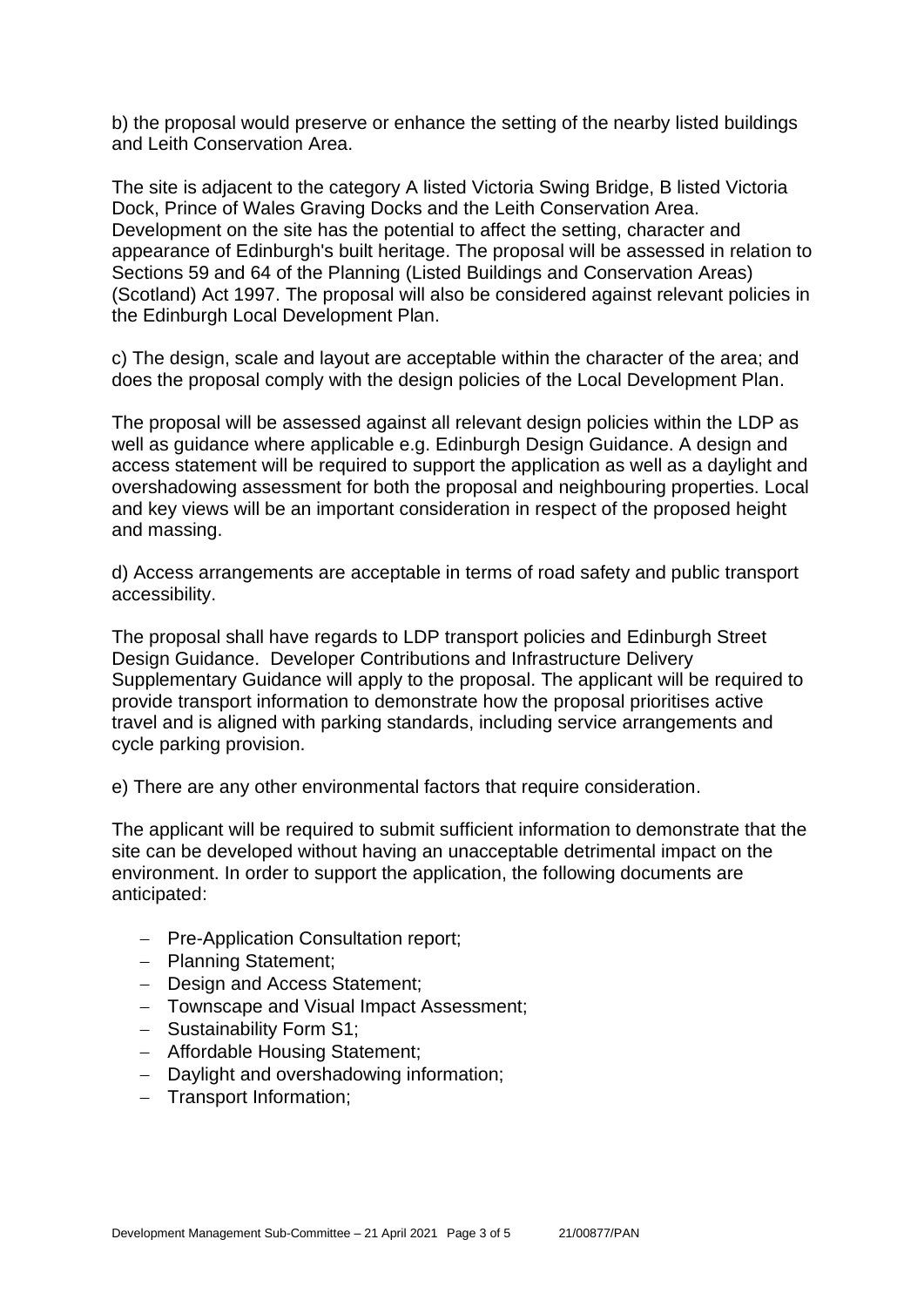- − Ecology information;
- − Waste management information;
- − Flooding risk and drainage information and
- − Noise/air quality information.

#### **3.3 Assessment**

This report highlights the main issues that are likely to arise in relation to the various key considerations. This list is not exhaustive and further matters may arise when the new application is received, and consultees and the public have the opportunity to comment.

# **Financial impact**

**4.1** The forthcoming application may be subject to a legal agreement.

# **Risk, Policy, compliance and governance impact**

**5.1** Provided planning applications are determined in accordance with statutory legislation, the level of risk is low.

# **Equalities impact**

**6.1** This is a pre-application report. When a planning application is submitted it will be assessed in terms of equalities and human rights.

# **Sustainability impact**

**7.1** A sustainability statement will need to be submitted with the application.

# **Consultation and engagement**

#### **8.1 Pre-Application Process**

Pre-application discussions with the planning authority are ongoing.

#### **8.2 Publicity summary of representations and Community Council comments**

The applicant's Proposal of Application Notice noted that there will be an online consultation in accordance with government guidance for the period of the Covid-19 emergency. The online consultation event is to be held between 15 March 2021 - 26 May 2021. A public notice was placed in the Edinburgh Evening News 3 March 2021.

The applicant has confirmed that Leith Harbour and Newhaven Community Council and local councillors received a copy of the Proposal of Application Notice on 19 February 2021.